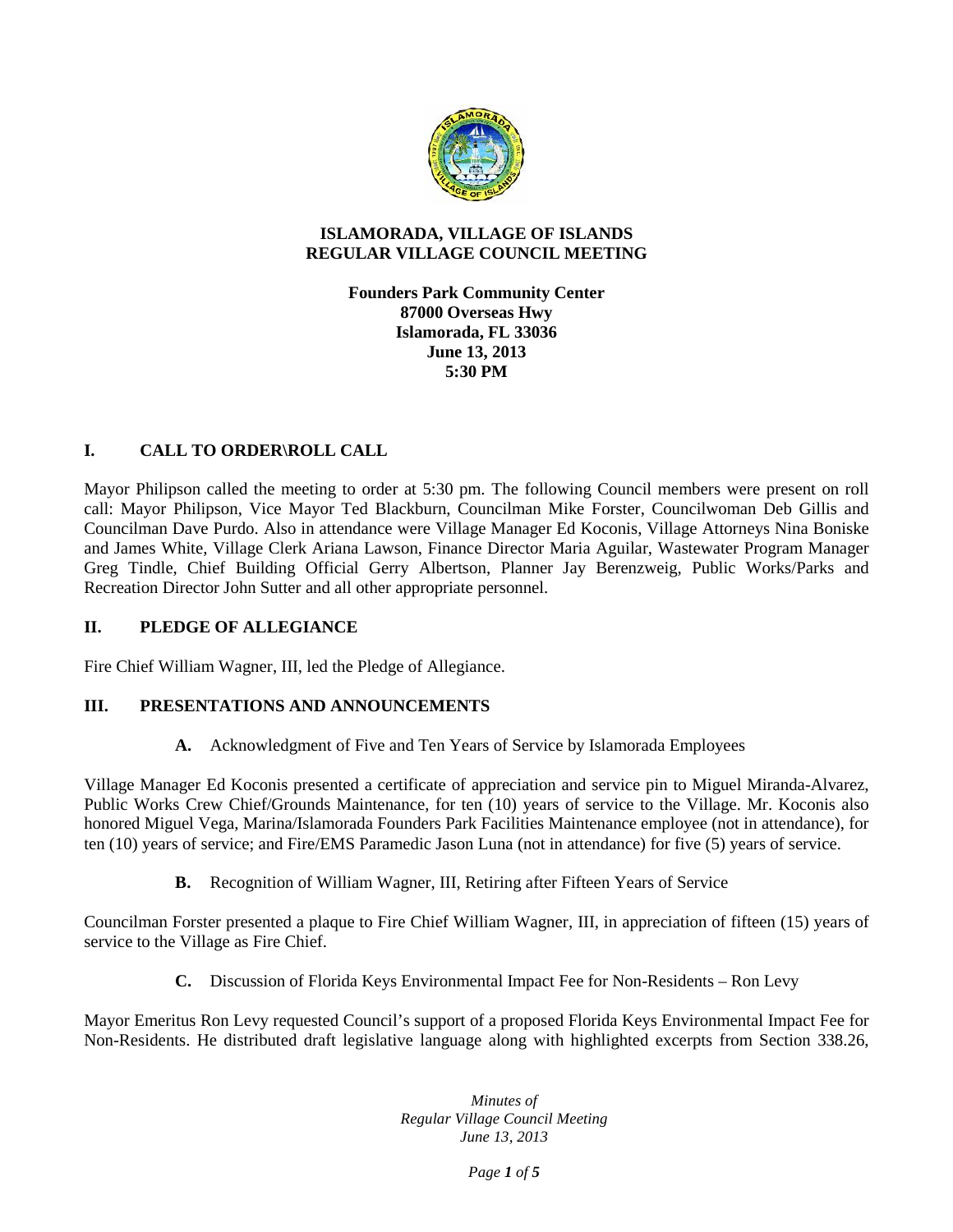Florida Statutes, and advised Council of his discussions regarding the proposed legislation with Monroe County Administrator Roman Gastesi, Senator Dwight Bullard, and Representative Holly Raschein. Mr. Levy stated that aspects of the proposed legislation requiring consideration include toll amounts and segmentation, revenue allocation and authorized uses of revenue funds.

Vice Mayor Blackburn stated that this topic had been previously explored by Council, with little support. He expressed his support. Councilman Forster also expressed support but stated that more public input is needed, as well as the support the Islamorada Chamber of Commerce. Councilman Purdo stated the desire to obtain the support of the Monroe County Board of County Commissioners and other Keys municipalities as well. Councilwoman Gillis stated that the Village should also canvas local businesses and evaluate potential cost savings to residents and businesses.

Mayor Philipson called for public comment. Stan Margulies, Islamorada, and Van Cadenhead, Islamorada, spoke in support of the proposed legislation. Mayor Philipson closed public comment.

Vice Mayor Blackburn made a motion to: 1) appoint Ron Levy as an ombudsman to further explore impact fee options and discuss the proposed legislation with representatives of other Monroe County municipalities; and 2) grant Mr. Levy access to staff resources in furthering his communications with local and State representatives. Councilman Forster seconded the motion. The motion passed 5-0.

# **IV. PUBLIC COMMENT**

Stacie Krupa, 200 Thompsonville Road, requested Council consider paving the public roadway in the Randal Subdivision on Plantation Key following sewer installation. She stated that the roadway is currently in disrepair and noted current drainage and mosquito issues, as well as limited vehicular access for solid waste collections and fire safety officials. Ms. Krupa also requested Council move the "Thompsonville Road" sign from its current location on private property to the public right-of-way.

# **V. AGENDA: Request for Deletion / Emergency Additions**

There were no emergency additions or deletions.

# **VI. CITIZENS' ADVISORY COMMITTEE UPDATES**

There were no Citizens' Advisory Committee Updates.

# **VII. VILLAGE MANAGER REPORTS AND UPDATES**

#### **A.** Update on Planning and Development Services

Village Manager Ed Koconis provided an update to Council on the Village's progress in addressing the recent recommendations of the Ad Hoc Planning and Development Services Citizens' Advisory Committee. Mr. Koconis advised Council and the public that the Building and Planning Department staff were participating in CityView implementation meetings every other week, and that both departments would be closed on June 24, 2013 while staff undergoes training.

Mayor Philipson requested the Ad Hoc Planning and Development Services Citizens' Advisory Committee's recommend changes to the Land Development Regulations be added to the list with timelines for completion.

> *Minutes of Regular Village Council Meeting June 13, 2013*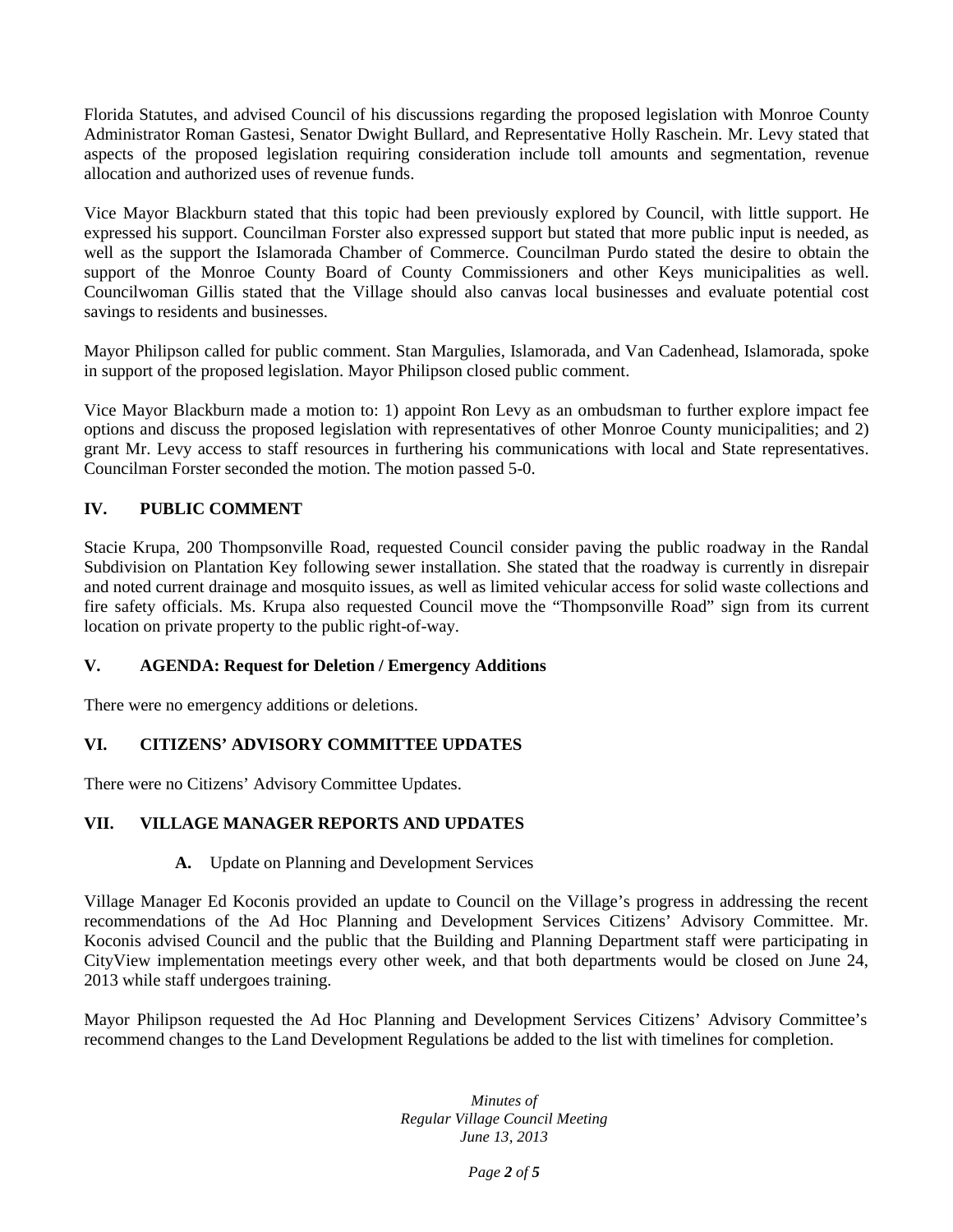### **VIII. CONSENT AGENDA**

- **A.** Proposed Resolution Approving an Affordable Housing Agreement between **TAB 1** Islamorada, Village of Islands, Florida and Taylor Projects, LLC
- **B.** Proposed Resolution Approving an Affordable Housing Agreement between **TAB 2** Islamorada, Village of Islands, Florida and Plantation Acquisition, LLC

Councilwoman Gillis made a motion to approve the Consent Agenda; Councilman Forster seconded the motion. Council voted all in favor. The motion passed 5-0.

# **IX. ORDINANCES**

There were no ordinances on the agenda.

#### **X. QUASI-JUDICIAL**

There were no quasi-judicial items on the agenda.

#### **XI. RESOLUTIONS**

There were no resolutions on the agenda.

#### **XII. MOTIONS**

No additional motions were made.

#### **XIII. WASTEWATER MATTERS**

**A.** Wastewater Project Update

Wastewater Program Director Greg Tindle presented the update to Council.

6:42 Mayor Philipson called for public comment. Stan Margulies inquired whether the Village would go out to bid for pavement overlay. Mr. Tindle advised Mr. Margulies that Council had directed staff to obtain a price quote from Reynolds Water Islamorada for consideration by Council prior to deciding whether to competitively solicit proposals for pavement overlay.

Van Cadenhead expressed concern over wastewater pipes connecting the islands underwater. Village Attorney Nina Boniske advised Mr. Cadenhead that the Village's Comprehensive Plan has been amended to allow pipeline crossings in the Village in the same manner as the Florida Keys Aqueduct Authority's lines cross, and that the Village adopted a new wastewater policy in accordance with the amended Comprehensive Plan that was approved by the Florida Department of Environmental Protection.

> **B.** Phase II Wastewater Collection and Treatment Facilities Initial Assessment **TAB 3** Resolution

> > *Minutes of Regular Village Council Meeting June 13, 2013*

> > > *Page 3 of 5*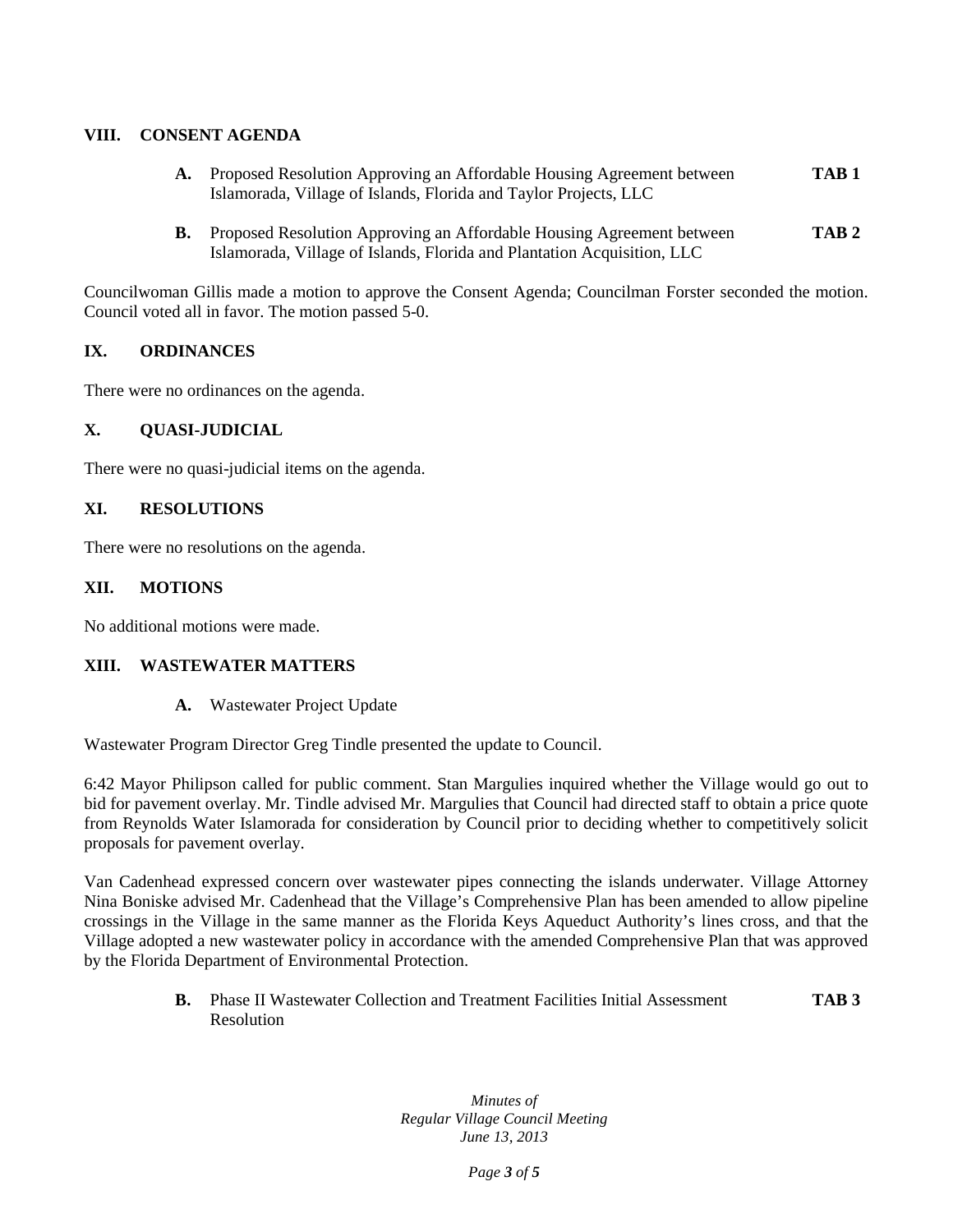Village Attorney James White read the title of the resolution. Wastewater Program Director Greg Tindle presented the staff report.

Mayor Philipson called for public comment. Van Cadenhead, Islamorada, spoke against the proposed assessment. David Guardino, Plantation Key, inquired what other sources of state and federal funding the Village's lobbyists are pursuing. Mayor Philipson closed public comment.

Finance Director Maria Aguilar reminded Council that the assessment is specifically intended to fund the Village's debt service, an un-allowable reimbursement cost under the pending Mayfield Grant, which is for reimbursement of actual construction costs.

Vice Mayor Blackburn acknowledged philosophical dilemmas faced by federal and state legislators but noted that the Village has a wastewater contract that must be paid. Councilman Forster and Councilwoman Gillis stated that there is no guarantee of more outside funding, but advised the public that Council and staff continue to seek grant funding and encouraged Council to move forward with its state mandated and contractual obligations.

Councilwoman Gillis made a motion to approve the resolution. Vice Mayor Blackburn seconded the motion. The motion passed 5-0.

### **XIV. MAYOR / COUNCIL COMMUNICATIONS**

**A.** Discussion Regarding Vacation Rental Properties – Councilman Forster

Councilman Forster requested a breakdown during the fiscal year 2013-2014 budget analysis of how vacation rental fee revenue is allocated. Vice Mayor Blackburn called for strict code enforcement. Councilwoman Gillis encouraged the Village Manager to use creative means to investigate code violations and to advise Council whether code enforcement officials need any additional code enforcement tools.

**B.** Discussion Regarding Charter Review Committee – Councilman Purdo

Councilman Purdo stated the desire to stagger Council terms; eliminate designated Council seats and establish instead an at-large district; eliminate Council member term limits; and increase individual Council members' salary from \$12,000 to \$25,000 per year. Council discussion ensued. Councilwoman Gillis stated the preference for maintaining seats to encourage debate during elections. Vice Mayor Blackburn stated the he did not want to financially incentivize an individual's decision to run for Council. Councilwoman Gillis and Councilman Forster stated that they do not want to hold elections every year; Vice Mayor Blackburn stated that he would not be opposed. Council agreed that the only way to achieve staggered terms and avoid holding elections every year would be to change the existing terms from two (2) years to four (4) years and then stagger them.

Mayor Philipson called for public comment. Stan Margulies, Islamorada, expressed agreement with moving toward 4-year terms for up to three (3) terms, for a cumulative term limit of twelve (12) years. Van Cadenhead, Islamorada, expressed satisfaction with the existing term lengths and limits. Mayor Philipson closed public comment.

Village Attorney Nina Boniske stated that the Village held a referendum in May 2007, at which time the public voted against changing Council terms from two (2) years to four (4) years.

> *Minutes of Regular Village Council Meeting June 13, 2013*